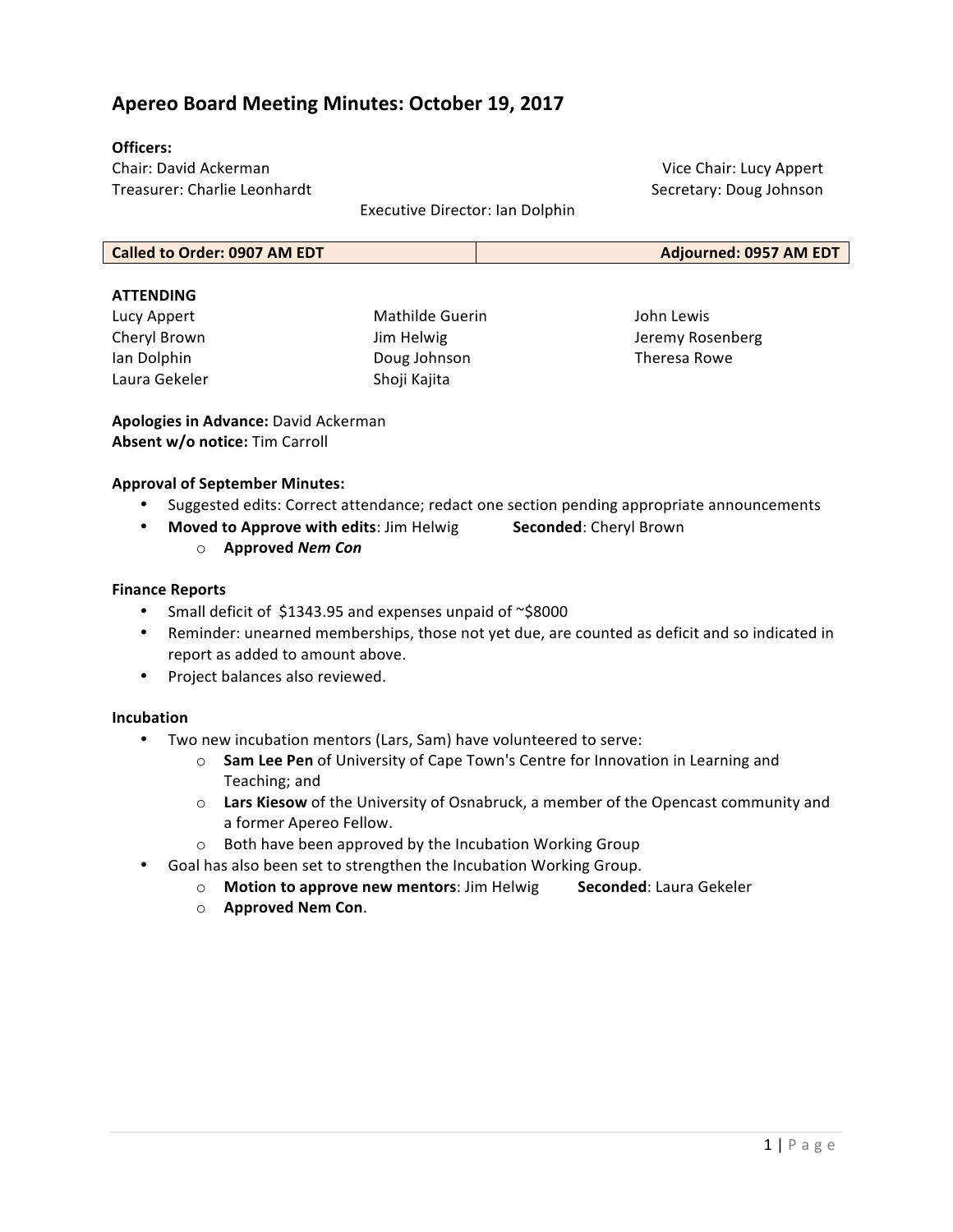# **LAMP Memorandum of Understanding**

- The LAMP Consortium is a community of 18 colleges, universities and other educational organisations managed by CEATH Company, a US corporation based in the commonwealth of Kentucky.
	- $\circ$  The LAMP Consortium members share a single instance of Sakai, the Apereo Foundation's flagship open source system.
	- $\circ$  By sharing a single instance, LAMP members reduce hosting and support costs, creating a financially self-sustaining community.
	- $\circ$  More importantly, they support each other in a collaborative and mutually supportive way.
- This is creative way for smaller institutions to organize and mutually support each other around Open Source.
- Additional work is needed with LAMP to coordinate around LAMP and Apereo conferences. Ian and Martin have scheduled regular calls to ensure alignment.
- Board members expressed approval of bringing this kind of organization into the Apereo Foundation, with some concern that smaller schools might join LAMP as a way of joining Apereo at a much lower cost than individual membership. This will be monitored.
	- o **Motion to approve the MOU**: Laura Gekeler **Seconded**: Doug Johnson
	- o **Approved Nem Con.**

# **Policy Review**

- After review by Board members, the policies and by-laws changes are ready for public comment;
	- Suggest a two-phase strategy for community consideration:
		- o Phase 1: Publish By-Laws and Welcoming Policy for comments and suggestions;
		- $\circ$  Phase 2: Publish other policies.
- Suggesting a 4-week review and comments period for each phase
- Implement Doug Johnson's suggestions for the By-Laws as edited, related to Individual Membership;
- Implement Jim Helwig's suggestions for the By-Lawsas edited, related to Board meeting schedule and definition of participation;
- Proposed Schedule:
	- $\circ$  Open Phase 1 for community comment, Monday 23 October, close 10 November
		- Bylaws Proposed changes from Board as indicated above
		- **•** Welcoming Policy
	- $\circ$  Make targeted, specific requests to responsible groups -- e.g. Incubation, Licensing -that they review and make additional suggestions for community consideration (if any);
- Open Phase 2 for community comment on Licensing, Incubation, Travel, Monday 13 November, close 15 December;
- Board to ingest feedback and publish updated policies early in 2018
	- o **Motion to approve public comment schedule**: Theresa Rowe
	- o **Seconded**: Cheryl Brown
	- o **Approved Nem Con**.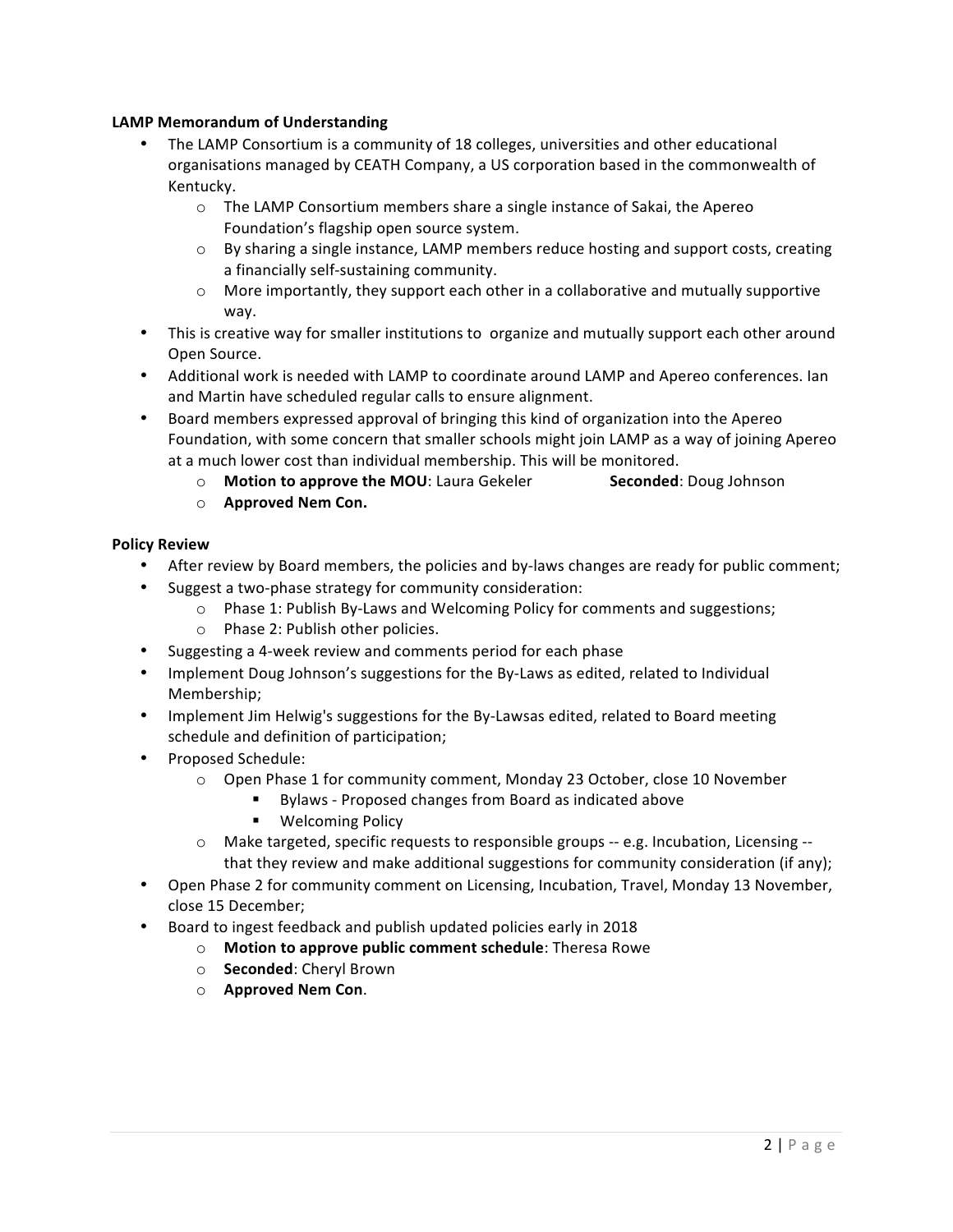#### **Web Site**

- Web site is getting old and should be updated both in terms of content and underlying technology.
- Board members expressed their desire to involve appropriate expertise not just in technology and content but also in terms of UX/UI and accessibility.
- Board volunteers identified to develop plan for new website

#### **Adjournment:** 09:57 (EDST)

- **Moved to Adjourn:** Theresa Rowe **Seconded:** Lucy Appert
	- § *Approved by consensus*

# **Executive Director's Written Report**

## *Items not discussed in the Board meeting*

**1. Open Apereo 2018**. I have issued two calls for participation in the conference planning/organizing group. These calls have been sent to the announcements and open lists, and also to software community leads with the request that they recirculate to appropriate lists. To date we have five volunteers.

**2. Web Site Content.** The first set of Apereo Membership promotional vignettes are being added to the web site in time for Educause Conference. They can be found here https://apereo.oaeproject.org/content/apereo/S10xStsnW. I'm also examining potential other uses. Thanks to those who helped with this.

**3. Newsletter.** Lucy Appert and I have worked with our web developer, Arlen Johnson, to establish a new model for the newsletter. This will be based around Mailchimp. Ingest remains the same, but this change presents an opportunity to solicit additional editorial help from the community.

**4.** Incubation. Analytics: A reorganisation of the incubating analytics projects is underway, with projects being brought together to focus on the development of effective governance. This is likely to include **OpenDashboard, Open Learning Record Store/ Warehouse and Student Success Plan (SSP)**. SSP graduated under the Jasig incubation process, but has struggled with governance since the departure of the project lead. The proposed first step in this process is the formation of a joint advisory board for the projects. Learning Analytics Processor is no longer under active development (Apache Hadoop and Spark proving appropriate for the same purpose at scale).